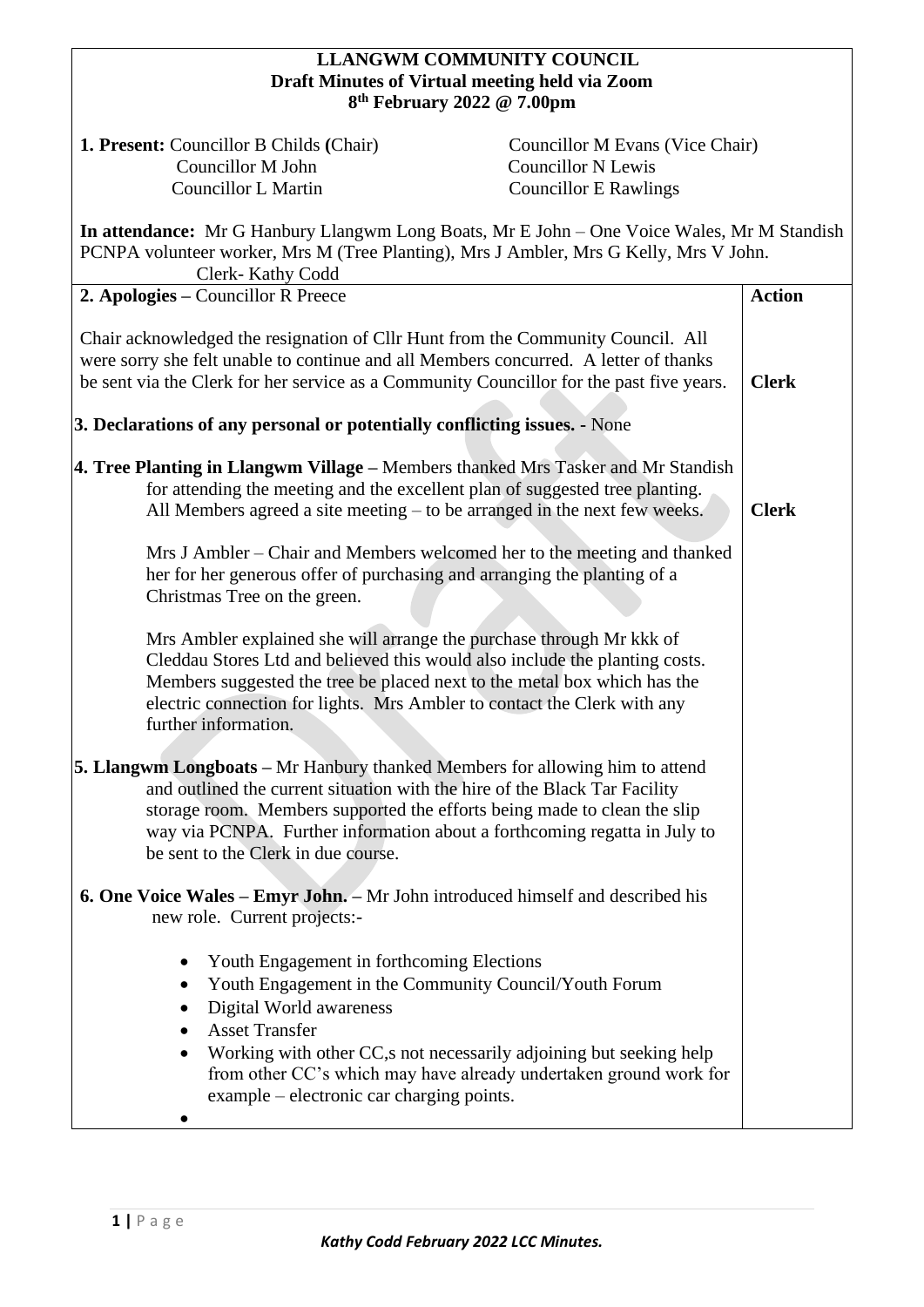| Mr John advised of PAVS/PLANED/PCC for funding and is available for any<br>networking and sharing of ideas.                                                                                                                                                                                                                                                                                                                          | <b>Action</b>                  |
|--------------------------------------------------------------------------------------------------------------------------------------------------------------------------------------------------------------------------------------------------------------------------------------------------------------------------------------------------------------------------------------------------------------------------------------|--------------------------------|
| Chair thanked Mr John for attending.                                                                                                                                                                                                                                                                                                                                                                                                 |                                |
| 7. Minutes of meeting held on the 11 <sup>th</sup> January 2022 – Proposed Cllr Lewis<br>seconded Cllr Evans.<br>Minutes of EGM held on the 25 <sup>th</sup> January 2022 – Proposed Cllr Lewis,<br>seconded Cllr Childs.                                                                                                                                                                                                            | <b>Clerk</b>                   |
| 8. Matters Arising - None                                                                                                                                                                                                                                                                                                                                                                                                            |                                |
| 9. Correspondence received by 8 <sup>th</sup> February 2022                                                                                                                                                                                                                                                                                                                                                                          |                                |
| See second draft minutes for Members.                                                                                                                                                                                                                                                                                                                                                                                                | <b>Clerk</b>                   |
| 10. Planning received by 8th February 2022                                                                                                                                                                                                                                                                                                                                                                                           |                                |
| $21/0900/PA - No$ objections.                                                                                                                                                                                                                                                                                                                                                                                                        |                                |
| 11. Finance<br>a) Cash Statement 8 <sup>th</sup> February 2022<br>b) Draft Budget and spend to date.<br>c) E Banking – Clerk to update<br>d) Invoices received by $8th$ February 2022 and cheque approval.<br>e) Clerk's & RFO remuneration January 2022.<br>f) Clerk's expenses January 2022<br>g) Additional Signatory.<br>12. Risk Assessment                                                                                     | <b>Clerk</b>                   |
| a) Traffic Issues - Site Meeting arranged for February 2022<br>b) Pill Parks – Cllr Childs advised the ground is in pretty good condition.<br>c) Common Land $-$ Nothing to report.<br>$d)$ Dog Fouling – Nothing to report.<br>e) Defibrillators – Clerk ordering new pads. Cllr Evans to check in February.<br>f) Data Protection – Clerk advised she will write to the History Society to gain the<br>original documents for LCC. | <b>Members</b><br><b>Clerk</b> |
| 13. Price and Kelway – Members agreed there was still some way to go and asked the<br>Clerk to meet with Price and Kelway for a clearer explanation of the way forward and<br>update from PCC.                                                                                                                                                                                                                                       | <b>Clerk</b>                   |
| Clerk explained the HM Land Registry application for Pill Parks by LCC has been held<br>up due to the complications of the Llangwm Village Community Centre registering a<br>portion of Pill Parks in 2010. The application to register Pill Parks by LCC is being<br>made to support the efforts of Tirion's Rainbow to be able to commence work on                                                                                 | <b>Clerk</b>                   |
| upgrading the Play Park. Following discussion with Members agreed Cllr Childs to<br>contact Mr Preddy and find out the current situation.                                                                                                                                                                                                                                                                                            | <b>Cllr Childs</b>             |